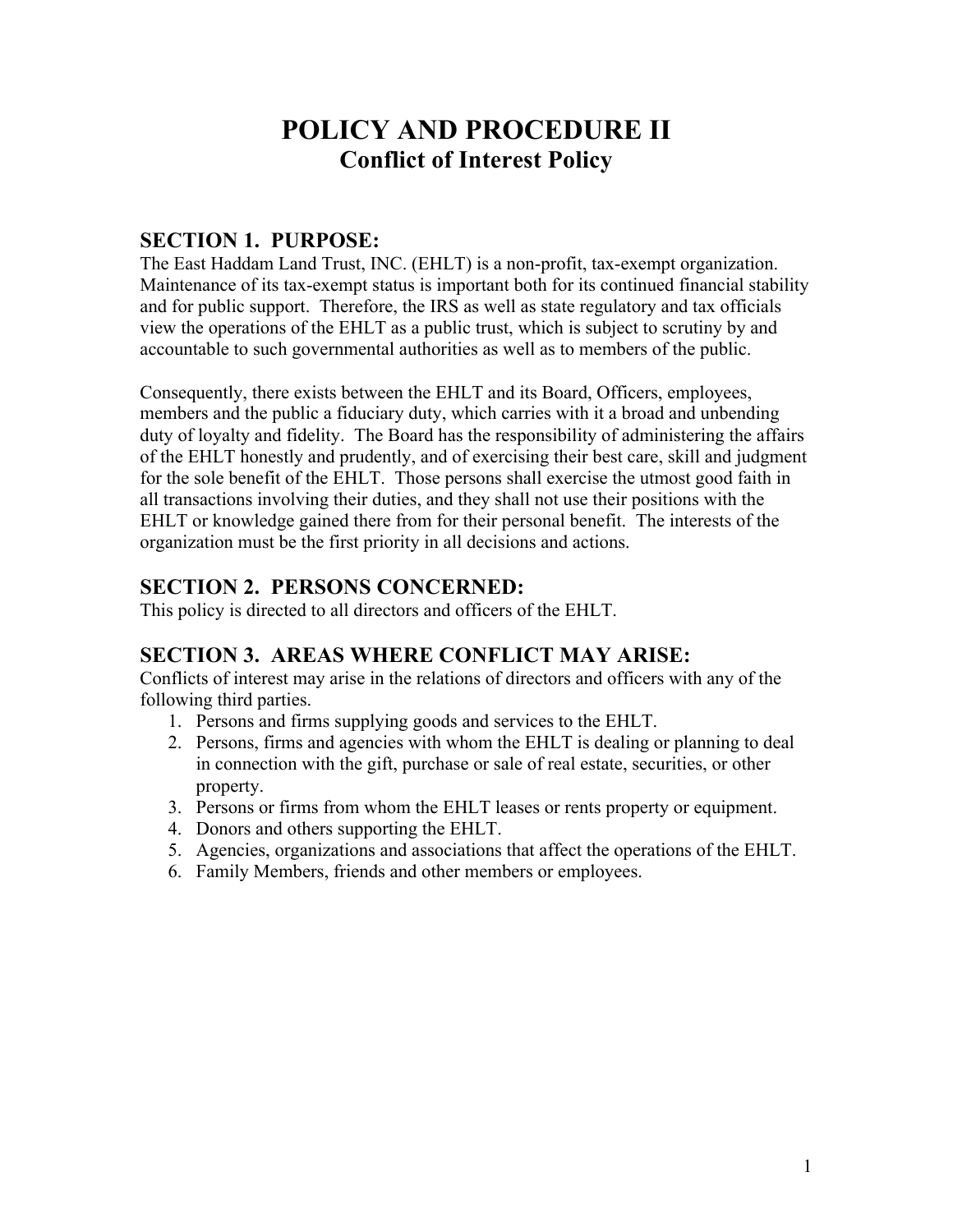# **SECTION 4. NATURE OF CONFLICTING INTEREST:**

A conflicting interest may be defined as an interest, direct or indirect, with any persons or firms mentioned in Section 3. Such an interest might arise through:

- 1. Owning stock or holding debt or other proprietary interests in any third party dealing with the EHLT.
- 2. Holding office, serving on the Board, participating in management, or being otherwise employed (or formerly employed) with any third party dealing with the EHLT.
- 3. Receiving remuneration for services in respect to individual transactions involving the EHLT.
- 4. Using EHLT's time, member's equipment, supplies or goodwill for other than EHLT approved activities, programs and purposes.
- 5. Receiving personal gifts or loans from third parties dealing or competing with the EHLT. Receipt of any gift is disapproved except gifts of a value less than \$50, which could not be refused without courtesy. No personal gift of money should ever be accepted.

# **SECTION 5. INTERPRETATION OF THIS STATEMENT OF POLICY:**

The areas of conflicting interest listed in Section 4, and the relations in those areas that may give rise to conflict, as listed in Section 4, are not exhaustive. Conflicts might arise in other areas or through other relations. It is assumed that the directors and/or officers will recognize such areas and relation by analogy.

The fact that one of the interests described in Section 4 exists does not necessarily mean that a conflict exists, or that the conflict, if it exists, is material enough to be of practical importance, or if material, that upon full disclosure of all relevant facts and circumstances it is necessarily adverse to the interests of the EHLT.

However, it is the policy of the Board that the existence of any of the interests described in section 4 shall be disclosed before any transaction is consummated. It shall be the continuing responsibility of the Board to scrutinize their transactions and outside business interests and relationships for potential conflicts and to immediately make such disclosures.

# **SECTION 6. DISCLOSURE POLICY AND PROCEDURE:**

Transaction with parties with whom a conflicting interest exists may be undertaken only if all of the following are observed:

- 1. The conflicting interest is fully disclosed.
- 2. The person with a conflict of interest is excluded from the discussion and approval of such transaction.
- 3. A competitive bid or comparable valuation exists.
- 4. The Board or a duly constituted committee thereof has determined that the transaction is in the best interest of the EHLT.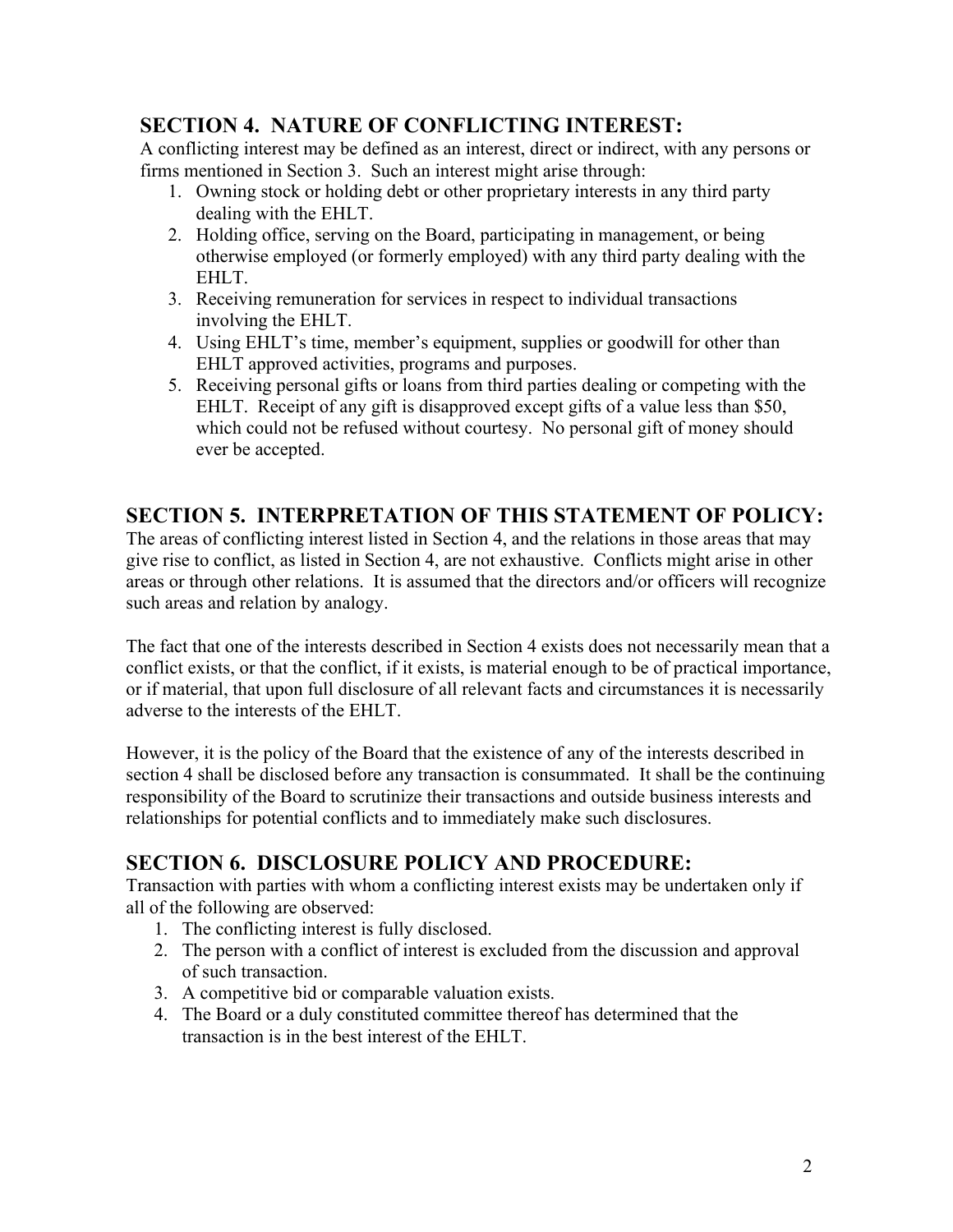Disclosure in the organization should be made to any officer of the Board of Directors, who shall bring the matter to the attention of the Board or a duly constituted committee thereof. Disclosure involving directors should be made to the president (or if he or she is the one with conflict, then the vice-president) who shall bring these matters to the entire Board or a duly constituted committee thereof.

The Board of Directors shall determine whether a conflict exists and in the case of an existing conflict, whether the contemplated transaction may be authorized as just, fair and reasonable to the EHLT. The decision of the Board on these matters will rest in their sole discretion, and their concern must be the welfare of the EHLT and the advancement of its purpose.

### **APPENDIX 1 – GIFT POLICY AND DISCLOSURE FORM**